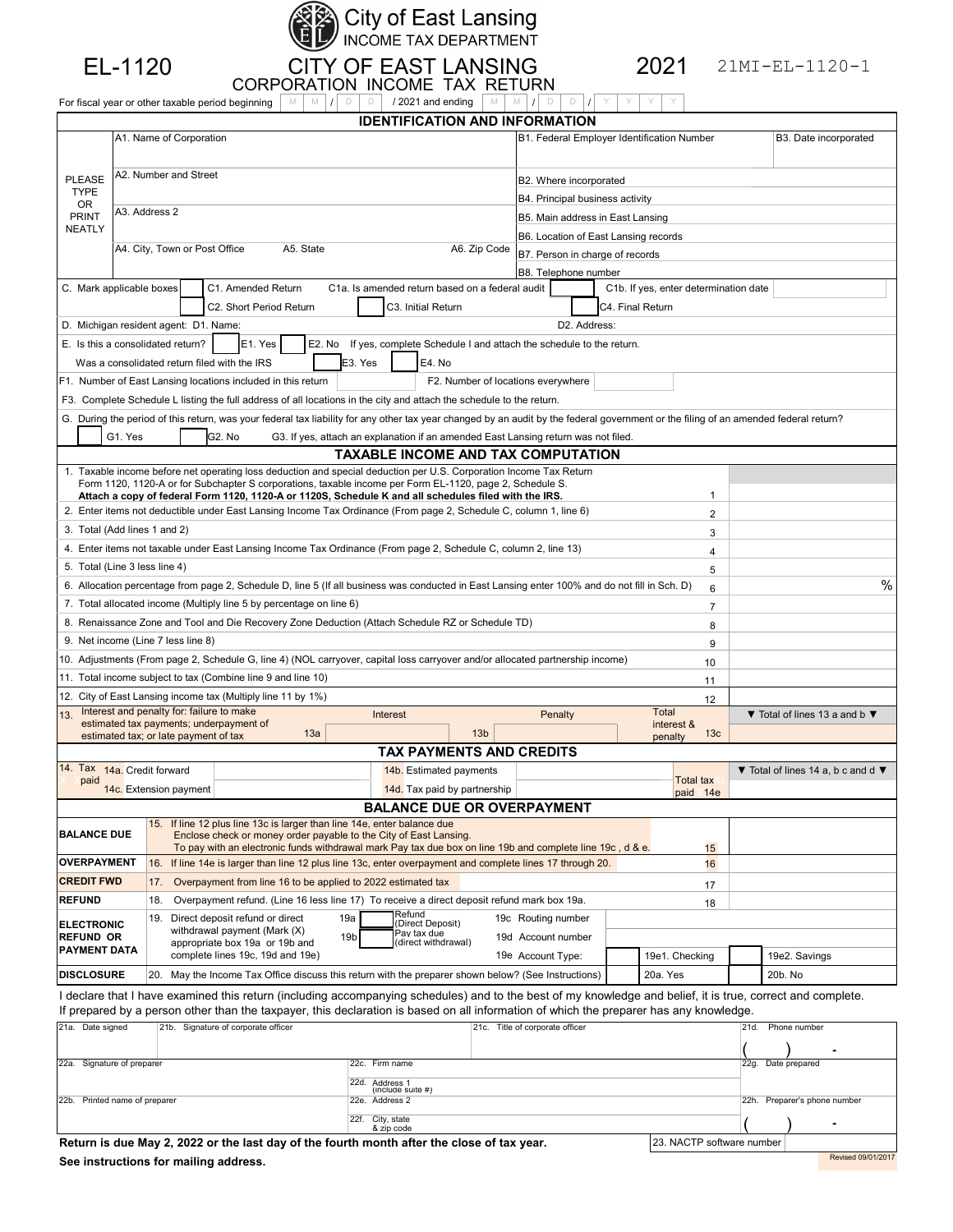| <b>SCHEDULE S-SUBCHAPTER S CORPORATION INCOME</b>                                                                                                                     |  |  |  |  |  |  |
|-----------------------------------------------------------------------------------------------------------------------------------------------------------------------|--|--|--|--|--|--|
| Schedule S is used by Subchapter S corporations to reconcile the amount reported on line 1, page 1, EL-1120, with federal Form 1120S and Schedule K of federal 1120S. |  |  |  |  |  |  |
| Attach federal Form 1120S and Schedule K of federal 1120S.                                                                                                            |  |  |  |  |  |  |
| 1. Ordinary income (loss) from trade or business (Per federal 1120S)                                                                                                  |  |  |  |  |  |  |
| 2. Income (loss) per Schedule K, federal 1120S, lines 2 through 10                                                                                                    |  |  |  |  |  |  |
| 3. Total income (loss) (Add lines 1 and 2)                                                                                                                            |  |  |  |  |  |  |
| 4. Deductions per Schedule K, federal 1120S                                                                                                                           |  |  |  |  |  |  |
| 5. Taxable income before net operating loss deduction and special deductions (Subtract line 4 from line 3; enter here and on page 1, line 1)                          |  |  |  |  |  |  |

### **SCHEDULE C ‒ ADJUSTMENTS PRIOR TO APPORTIONMENT**

Schedule C is used to adjust the income reported on page 1, line 1, to give effect to the requirements of the East Lansing Income Tax Ordinance. The period of time used to compute<br>items for Schedule C must be the same as t as shown on page 1, line 1.

| Column 1<br>Add - Items Not Deductible                                                                                                     | Column <sub>2</sub><br>Deduct - Items Not Taxable, Adjustments and Allowable Deductions                 |  |  |  |
|--------------------------------------------------------------------------------------------------------------------------------------------|---------------------------------------------------------------------------------------------------------|--|--|--|
| 1. All expenses (including interest) incurred in<br>connection with derivation of income not<br>subject to city income tax (do not include | 7. Interest from U.S. obligations and from United<br>States governmental units                          |  |  |  |
| nonbusiness expenses reported on line 5b.)                                                                                                 | Dividends received deduction<br>8.                                                                      |  |  |  |
| 2. East Lansing income tax paid or accrued                                                                                                 | Dividend gross up of foreign taxes<br>9.                                                                |  |  |  |
| 3. Nondeductible portion of loss, from sale or                                                                                             | Foreign tax deduction<br>10.                                                                            |  |  |  |
| exchange of property acquired prior to<br>effective date of ordinance                                                                      | 11. Nontaxable portion of gain from sale or exchange<br>of property acquired prior to effective date of |  |  |  |
| 4. Reserved                                                                                                                                | ordinance                                                                                               |  |  |  |
| Other (Identify & list amount or submit sch.)<br>5.                                                                                        | 12. Other (Identify & list amount or submit schedule)                                                   |  |  |  |
| a. Partnership loss included in corporation's                                                                                              | a. Partnership income included in corporation's                                                         |  |  |  |
| income reported on page 1, line 1                                                                                                          | income reported on page 1, line 1                                                                       |  |  |  |
| b.                                                                                                                                         | b. Wages taken as a credit for IRS tax purposes                                                         |  |  |  |
| C.                                                                                                                                         | c.                                                                                                      |  |  |  |
|                                                                                                                                            |                                                                                                         |  |  |  |
| 6. Total additions (Add lines 1 through 5d;<br>enter here and on page 1, line 2)                                                           | Total deductions (Add lines 7 through 12d; enter<br>I 13.<br>here and on page 1, line 4)                |  |  |  |

| <b>SCHEDULE D - BUSINESS INCOME APPORTIONMENT</b>                                                                                                                                                                                                                                                                                          |                                             |                                                                       |                                              |  |  |  |  |
|--------------------------------------------------------------------------------------------------------------------------------------------------------------------------------------------------------------------------------------------------------------------------------------------------------------------------------------------|---------------------------------------------|-----------------------------------------------------------------------|----------------------------------------------|--|--|--|--|
|                                                                                                                                                                                                                                                                                                                                            | Column 1<br>Located Everywhere              | Column 2<br>Located in [City name]                                    | Column 3                                     |  |  |  |  |
| 1. a. Average net book value of real and tangible personal property 1a.                                                                                                                                                                                                                                                                    |                                             |                                                                       | Percentage<br>(Column 2 divided by column 1) |  |  |  |  |
| b. Gross annual rent paid for real property only, multiplied by 8<br>1 <sub>b</sub>                                                                                                                                                                                                                                                        |                                             |                                                                       |                                              |  |  |  |  |
| c. Totals (Add lines 1a and 1b)<br>1c.                                                                                                                                                                                                                                                                                                     |                                             |                                                                       | $\%$                                         |  |  |  |  |
| Total wages, salaries, commissions and other<br>2.<br>compensation of all employees                                                                                                                                                                                                                                                        |                                             |                                                                       | $\%$                                         |  |  |  |  |
| 3.<br>Gross receipts from sales made or services rendered<br>3.                                                                                                                                                                                                                                                                            |                                             |                                                                       | $\%$                                         |  |  |  |  |
| Total percentages (Add the three percentages computed in column 3, lines 1c, 2 and 3)<br>4.                                                                                                                                                                                                                                                |                                             |                                                                       | $\%$                                         |  |  |  |  |
| $\%$<br>Business apportionment percentage (Line 4 divided by number of factors, see instruction below; enter here and on page 1, line 6)<br>5.<br>5.                                                                                                                                                                                       |                                             |                                                                       |                                              |  |  |  |  |
| In determining the business apportionment percentage (Line 5), a factor shall be excluded from the computation<br>only when such factor does not exist anywhere insofar as the taxpayer's business operation is concerned.<br>In such cases, the sum of the remaining percentages shall be divided by the number of factors actually used. |                                             |                                                                       |                                              |  |  |  |  |
| 6. In the case of a taxpayer authorized by the Income Tax Administrator to use one of the special formulas, attach an explanation and use the lines provided below:                                                                                                                                                                        |                                             |                                                                       |                                              |  |  |  |  |
| 6a. Numerator                                                                                                                                                                                                                                                                                                                              |                                             | 6c. Percentage (Divide line 6a by 6b; enter here and on pg. 1, In. 6) | $\%$                                         |  |  |  |  |
| 6b. Denominator                                                                                                                                                                                                                                                                                                                            | 6d. Date of Administrator's approval letter |                                                                       |                                              |  |  |  |  |

|    | SCHEDULE G - SUMMARY OF ADJUSTMENTS AFTER APPORTIONMENT                                                                                         |  |
|----|-------------------------------------------------------------------------------------------------------------------------------------------------|--|
|    | Allocated partnership income (Enter income as a positive and losses as a negative) (From Schedule G, line 1, Explanation, column 4, line 11) 1. |  |
|    | 2. Allocated capital loss carryover (Enter as a negative amount) (From Schedule G, line 2, Explanation, column 5, line 11)                      |  |
| 3. | Allocated net operating loss deduction (Enter as a negative amount) (From Schedule G, line 3, Explanation, column 5, line 11)                   |  |
| 4. | Total adjustments (Add lines 1 through 4; enter here and on page 1, line 10)                                                                    |  |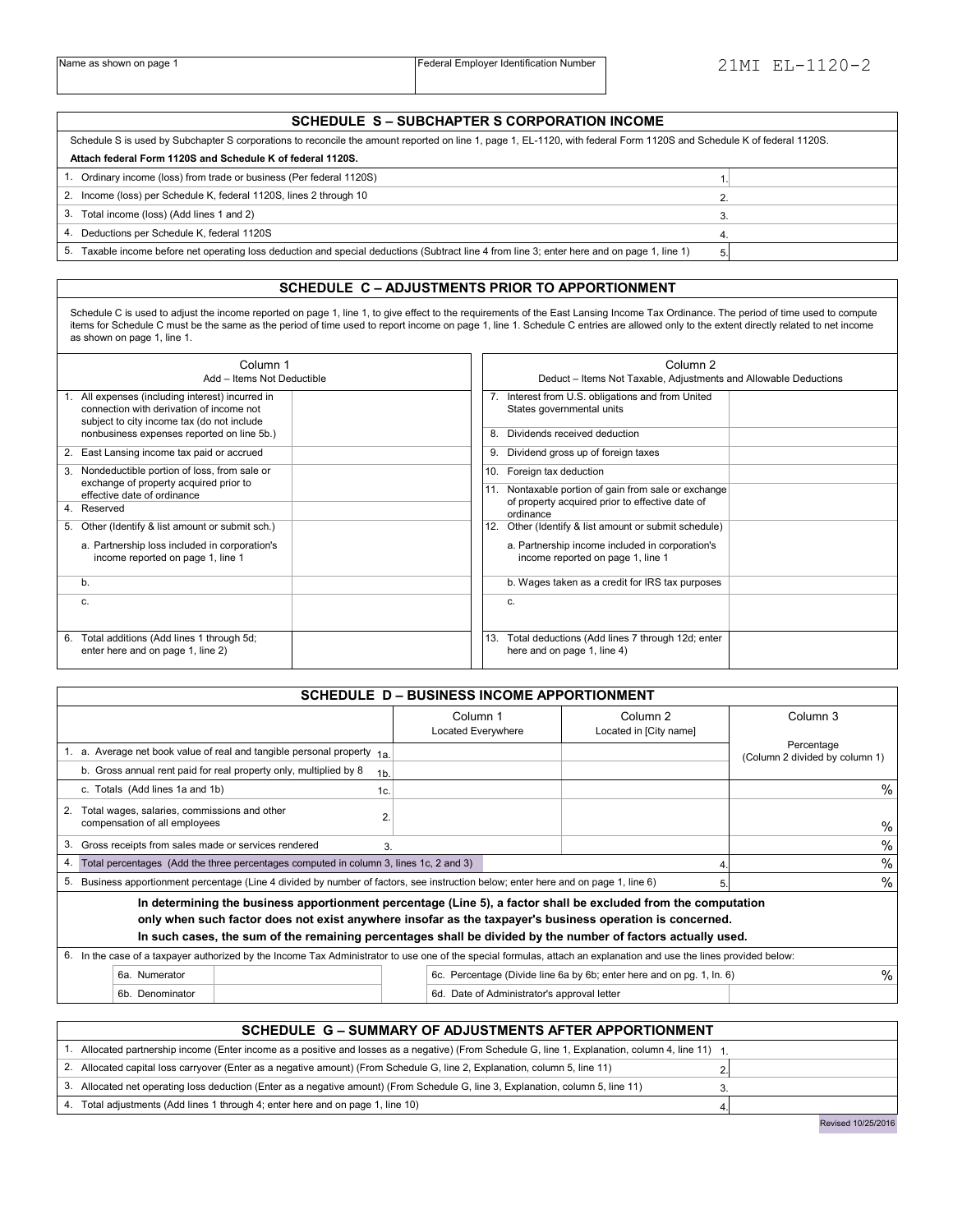| Corporation's name | <b>Corporation's FEIN</b> |                                         |
|--------------------|---------------------------|-----------------------------------------|
|                    |                           | 2021 Form EL-1120 Explanation for Sch G |

## **EXPLANATION FOR SCHEDULE G - ADJUSTMENTS AFTER APPORTIONMENT**

Revised 07/24/2015

### **Schedule G, line 1, Explanation - Allocated Partnership Income/Loss**

A corporation that is a partner in a business activity taxed as partnership by the city must report their allocated portion of the partnership's current year city taxable income or loss.

|                  | Column 1                                                                                         | Column 2                                          | Column 3                                            | Column 4 |  |  |  |  |
|------------------|--------------------------------------------------------------------------------------------------|---------------------------------------------------|-----------------------------------------------------|----------|--|--|--|--|
|                  | Name of Partnership                                                                              | Partnership's Tax<br><b>Identification Number</b> | <b>City Allocated Partnership</b><br>Income or Loss | Total    |  |  |  |  |
|                  |                                                                                                  |                                                   |                                                     |          |  |  |  |  |
| 2.               |                                                                                                  |                                                   |                                                     |          |  |  |  |  |
| 3.               |                                                                                                  |                                                   |                                                     |          |  |  |  |  |
| $\overline{4}$ . |                                                                                                  |                                                   |                                                     |          |  |  |  |  |
| 5.               |                                                                                                  |                                                   |                                                     |          |  |  |  |  |
| 6.               |                                                                                                  |                                                   |                                                     |          |  |  |  |  |
| 7.               |                                                                                                  |                                                   |                                                     |          |  |  |  |  |
| 8.               |                                                                                                  |                                                   |                                                     |          |  |  |  |  |
| 9.               |                                                                                                  |                                                   |                                                     |          |  |  |  |  |
| 10.              |                                                                                                  |                                                   |                                                     |          |  |  |  |  |
| 11.1             | Total allocated partnership income/loss (Add Lines 1-10, enter here and on pg. 2, Sch G, line 1) |                                                   |                                                     |          |  |  |  |  |

### **Schedule G, line 2, Explanation - Capital Loss Carryovers**

Capital loss carryovers must be allocated at the apportionment percentage of the tax year in which the loss was generated. Enter current year capital loss carryovers as negative amounts.

|                | Column 1     | Column 2                                                                                       | Column 3                   | Column 4                      | Column 5                  |
|----------------|--------------|------------------------------------------------------------------------------------------------|----------------------------|-------------------------------|---------------------------|
|                |              |                                                                                                |                            |                               |                           |
|                | Tax Year of  | Capital Loss Carryover                                                                         | <b>Previously Utilized</b> | <b>Remaining Capital Loss</b> | <b>Total Capital Loss</b> |
|                | Capital Loss | Generated                                                                                      | Capital Loss Carryover     | Carryover                     | Carryover Used this Year  |
| $\mathbf{1}$ . |              |                                                                                                |                            |                               |                           |
| 2.             |              |                                                                                                |                            |                               |                           |
| 3.             |              |                                                                                                |                            |                               |                           |
| 4.             |              |                                                                                                |                            |                               |                           |
| 5.             |              |                                                                                                |                            |                               |                           |
| 6.             |              |                                                                                                |                            |                               |                           |
| 7.             |              |                                                                                                |                            |                               |                           |
| 8.             |              |                                                                                                |                            |                               |                           |
| 9.             |              |                                                                                                |                            |                               |                           |
| 10.            |              |                                                                                                |                            |                               |                           |
| 11.1           |              | Total capital loss available (Add col. 5, lines 1-10, enter here and on pg. 2, Sch. G, line 2) |                            |                               |                           |

|                  | Schedule G, line 3, Explanation - Allocated Net Operating Loss (NOL) Deduction                                    |                      |                         |               |                    |  |  |  |
|------------------|-------------------------------------------------------------------------------------------------------------------|----------------------|-------------------------|---------------|--------------------|--|--|--|
|                  | NOL's must be allocated at the apportionment percentage of the tax year in which the NOL was generated.           |                      |                         |               |                    |  |  |  |
|                  | Enter NOL's as negative amounts.                                                                                  |                      |                         |               |                    |  |  |  |
|                  | Column 1                                                                                                          | Column 2             | Column 3                | Column 4      | Column 5           |  |  |  |
|                  | Tax Year of NOL                                                                                                   | <b>NOL Generated</b> | Previously Utilized NOL | Remaining NOL | NOL Used this Year |  |  |  |
| $\mathbf{1}$ .   |                                                                                                                   |                      |                         |               |                    |  |  |  |
| 2.               |                                                                                                                   |                      |                         |               |                    |  |  |  |
| 3.               |                                                                                                                   |                      |                         |               |                    |  |  |  |
| $\overline{4}$ . |                                                                                                                   |                      |                         |               |                    |  |  |  |
| 5.               |                                                                                                                   |                      |                         |               |                    |  |  |  |
| 6.               |                                                                                                                   |                      |                         |               |                    |  |  |  |
| 7.               |                                                                                                                   |                      |                         |               |                    |  |  |  |
| 8.               |                                                                                                                   |                      |                         |               |                    |  |  |  |
| 9.               |                                                                                                                   |                      |                         |               |                    |  |  |  |
| 10.              |                                                                                                                   |                      |                         |               |                    |  |  |  |
| 11.              | Net operating loss deduction used this tax year (Add col. 5, lines 1-10, enter here and on pg. 2, Sch. G, line 3) |                      |                         |               |                    |  |  |  |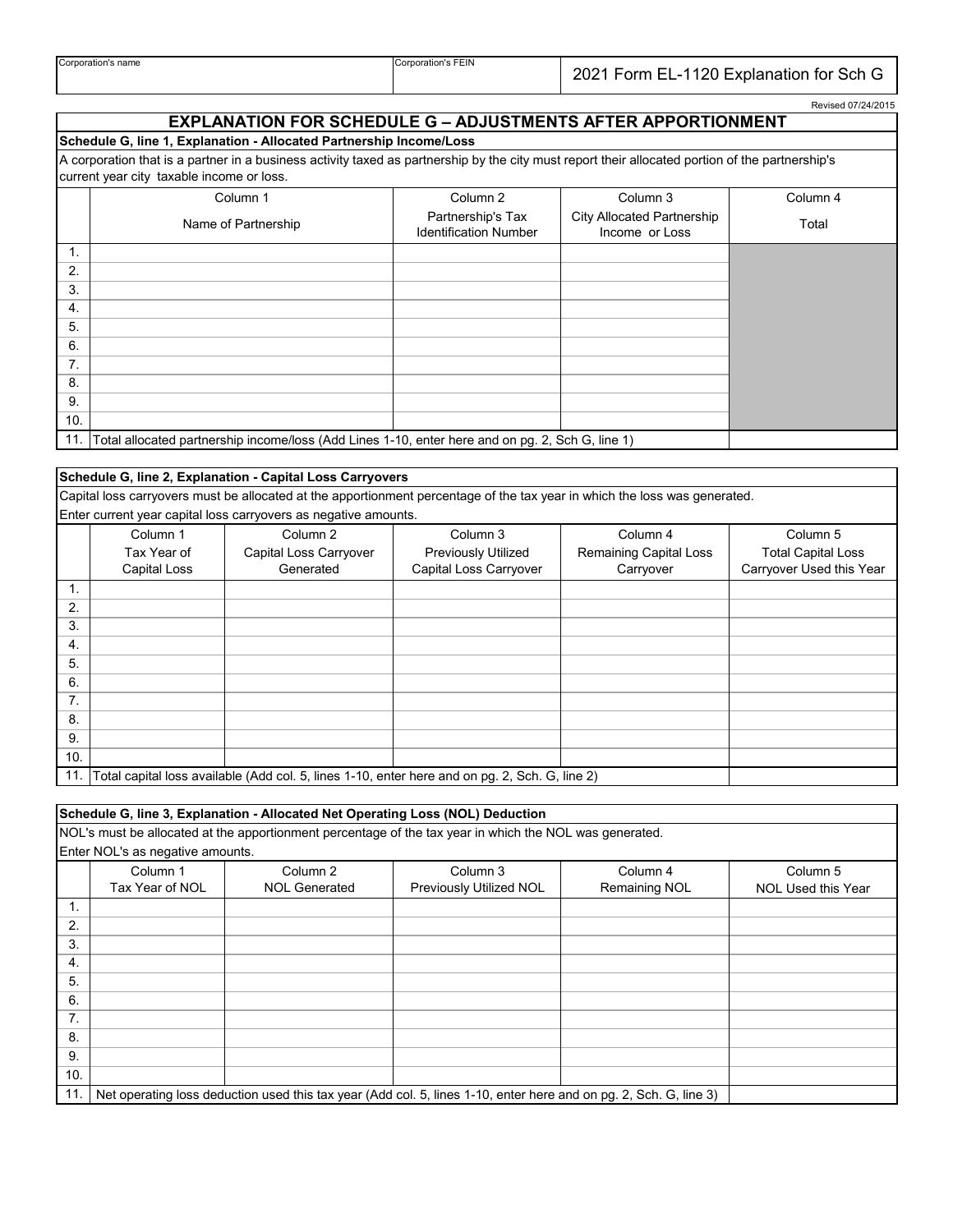| Name of corporation |                                                                                                                                                                                   |                                                                                                                                                                                     | Corporation's FEIN | 2021 Form EL-1120, Schedule I |                    |  |  |  |  |
|---------------------|-----------------------------------------------------------------------------------------------------------------------------------------------------------------------------------|-------------------------------------------------------------------------------------------------------------------------------------------------------------------------------------|--------------------|-------------------------------|--------------------|--|--|--|--|
|                     |                                                                                                                                                                                   |                                                                                                                                                                                     |                    |                               |                    |  |  |  |  |
|                     |                                                                                                                                                                                   | SCHEDULE I - CONSOLIDATED RETURN - IDENTIFICATION OF INCLUDED ENTITIES                                                                                                              |                    |                               | Revised 09/19/2017 |  |  |  |  |
|                     | NAME AND ADDRESS OF ALL INCLUDED ENTITIES                                                                                                                                         |                                                                                                                                                                                     |                    |                               |                    |  |  |  |  |
| E N<br>N U          | Enter data for each entity included in this consolidated return. Enter the entity tax ID, name, DBA, ownership percentage, and address as follows: a) tax ID; b) name; c) DBA; d) |                                                                                                                                                                                     |                    |                               |                    |  |  |  |  |
| T M                 |                                                                                                                                                                                   | ownership percentage; e) street number, street name and suite number; f) city; g) state; and h) zip code.                                                                           |                    |                               |                    |  |  |  |  |
| $\vert$ B<br>T E    |                                                                                                                                                                                   |                                                                                                                                                                                     |                    |                               |                    |  |  |  |  |
| YR                  |                                                                                                                                                                                   |                                                                                                                                                                                     |                    |                               |                    |  |  |  |  |
|                     | entity.                                                                                                                                                                           | Enter included entity's tax ID, name, DBA, and address as per example below. For item D, Ownership Percentage, report the parent corporation's ownership percentage of the included |                    |                               |                    |  |  |  |  |
|                     |                                                                                                                                                                                   | b Entity name<br>a Entity Tax ID                                                                                                                                                    | c Entity DBA       |                               | d Ownership %      |  |  |  |  |
| $\mathbf{0}$        |                                                                                                                                                                                   | e Street number, street name and apartment or suite number                                                                                                                          | $f$ City           | $g$ State                     | $h$ Zip code       |  |  |  |  |
|                     | a                                                                                                                                                                                 | b                                                                                                                                                                                   | $\mathbf{C}$       |                               | d                  |  |  |  |  |
| -1                  | $\mathsf{e}$                                                                                                                                                                      |                                                                                                                                                                                     | f                  | g                             | h                  |  |  |  |  |
| $\overline{2}$      | a                                                                                                                                                                                 | b                                                                                                                                                                                   | c                  |                               | d                  |  |  |  |  |
|                     | $\mathsf{e}$                                                                                                                                                                      |                                                                                                                                                                                     | f                  | g                             | h                  |  |  |  |  |
| 3                   | a                                                                                                                                                                                 | b                                                                                                                                                                                   | $\mathtt{C}$       |                               | d                  |  |  |  |  |
|                     | $\mathsf{e}$                                                                                                                                                                      | b                                                                                                                                                                                   | f<br>$\mathtt{c}$  | g                             | h<br>d             |  |  |  |  |
| 4                   | $\mathsf{a}$<br>$\mathbf{e}$                                                                                                                                                      |                                                                                                                                                                                     | f                  | g                             | h                  |  |  |  |  |
|                     | a                                                                                                                                                                                 | b                                                                                                                                                                                   | c                  |                               | d                  |  |  |  |  |
| 5                   | $\mathsf{e}$                                                                                                                                                                      |                                                                                                                                                                                     | f                  | g                             | h                  |  |  |  |  |
|                     | a                                                                                                                                                                                 | b                                                                                                                                                                                   | $\mathtt{C}$       |                               | d                  |  |  |  |  |
| 6                   | $\mathsf{e}$                                                                                                                                                                      |                                                                                                                                                                                     | f                  | g                             | h                  |  |  |  |  |
| $\overline{7}$      | $\mathsf{a}$                                                                                                                                                                      | b                                                                                                                                                                                   | $\mathtt{c}$       |                               | d                  |  |  |  |  |
|                     | $\mathbf{e}$                                                                                                                                                                      |                                                                                                                                                                                     | f                  | g                             | h                  |  |  |  |  |
| 8                   | a                                                                                                                                                                                 | b                                                                                                                                                                                   | $\mathbf c$<br>f   |                               | d<br>h             |  |  |  |  |
|                     | $\mathsf{e}$                                                                                                                                                                      | b                                                                                                                                                                                   | $\mathtt{C}$       | g                             | d                  |  |  |  |  |
| 9                   | a<br>$\mathbf{e}$                                                                                                                                                                 |                                                                                                                                                                                     | f                  | g                             | h                  |  |  |  |  |
|                     | $\mathsf{a}$                                                                                                                                                                      | b                                                                                                                                                                                   | $\mathtt{c}$       |                               | d                  |  |  |  |  |
| 10                  | $\mathsf{e}$                                                                                                                                                                      |                                                                                                                                                                                     | f                  | g                             | h                  |  |  |  |  |
| 11                  | a                                                                                                                                                                                 | b                                                                                                                                                                                   | $\mathtt{c}$       |                               | d                  |  |  |  |  |
|                     | $\mathsf{e}% _{0}\left( \mathsf{e}\right)$                                                                                                                                        |                                                                                                                                                                                     | f                  | g                             | h                  |  |  |  |  |
| 12                  | a                                                                                                                                                                                 | b                                                                                                                                                                                   | c                  |                               | d                  |  |  |  |  |
|                     | $\mathsf{e}$                                                                                                                                                                      |                                                                                                                                                                                     | f                  | g                             | h                  |  |  |  |  |
| 13                  | a                                                                                                                                                                                 | b                                                                                                                                                                                   | $\mathbf c$        |                               | d<br>h             |  |  |  |  |
|                     | $\mathsf{e}$<br>a                                                                                                                                                                 | b                                                                                                                                                                                   | f<br>$\mathbf{c}$  | g                             | d                  |  |  |  |  |
| 14                  | $\mathsf{e}$                                                                                                                                                                      |                                                                                                                                                                                     | f                  | g                             | h                  |  |  |  |  |
|                     | a                                                                                                                                                                                 | b                                                                                                                                                                                   | $\mathtt{C}$       |                               | d                  |  |  |  |  |
| 15                  | $\mathsf{e}% _{t}\left( t\right) \equiv\mathsf{e}_{t}\left( t\right) \equiv\mathsf{e}_{t}\left( t\right)$                                                                         |                                                                                                                                                                                     | f                  | g                             | h                  |  |  |  |  |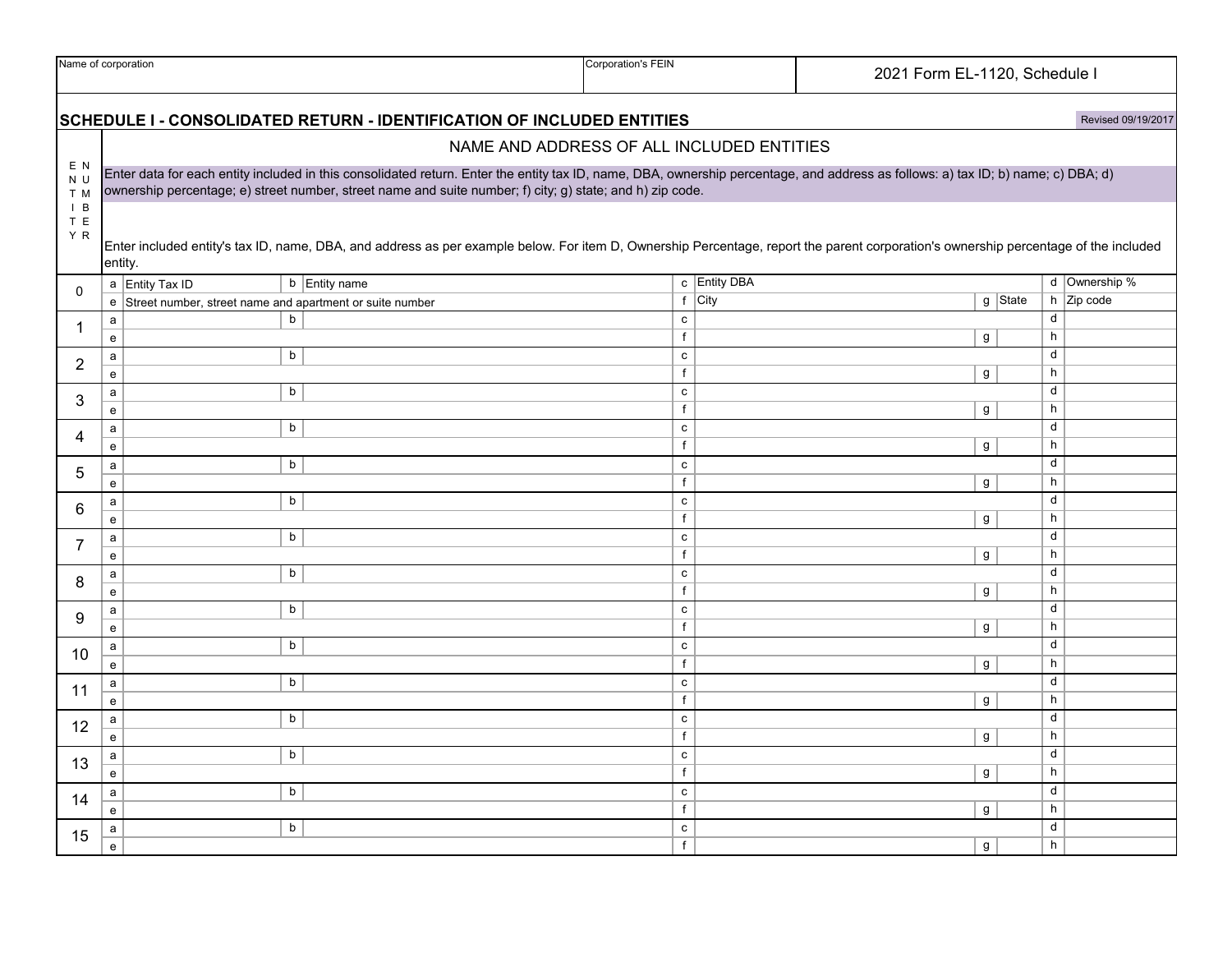| Name of corporation                                          |                                                                                  |                                                                                                                                                                                                                                                                                   | <b>Corporation's FEIN</b> |                   |              | 2021 Form EL-1120, Schedule L |           |                    |                    |
|--------------------------------------------------------------|----------------------------------------------------------------------------------|-----------------------------------------------------------------------------------------------------------------------------------------------------------------------------------------------------------------------------------------------------------------------------------|---------------------------|-------------------|--------------|-------------------------------|-----------|--------------------|--------------------|
| SCHEDULE L - LOCATION OF CORPORATE BUSINESS ACTIVITY IN CITY |                                                                                  |                                                                                                                                                                                                                                                                                   |                           |                   |              |                               |           | Revised 09/03/2015 |                    |
|                                                              | LISTING OF ALL LOCATIONS WHERE CORPORATION HAS EMPLOYEES OR PROPERTY IN THE CITY |                                                                                                                                                                                                                                                                                   |                           |                   |              |                               |           |                    |                    |
| $\mathsf{L}$<br>O N                                          |                                                                                  |                                                                                                                                                                                                                                                                                   |                           |                   |              |                               |           |                    |                    |
| C U                                                          |                                                                                  | Enter data for each location in the city where an entity included in this return has: an employee (including leased employees, professional employee organization employees, etc.); and/or                                                                                        |                           |                   |              |                               |           |                    |                    |
| A M<br>T B                                                   |                                                                                  | personal or real property leased or owned. Enter the entity's tax ID, name, DBA, number of employees, and physical address as follows: a) tax ID; b) name; c) DBA; d) number of<br>employees; e) street number, street name and suite number; f) city; g) state; and h) zip code. |                           |                   |              |                               |           |                    |                    |
| I E                                                          |                                                                                  |                                                                                                                                                                                                                                                                                   |                           |                   |              |                               |           |                    |                    |
| OR<br>N                                                      |                                                                                  |                                                                                                                                                                                                                                                                                   |                           |                   |              |                               |           |                    |                    |
|                                                              |                                                                                  | Enter entity's tax ID, name, DBA, number of employees and location address in the city as per example below                                                                                                                                                                       |                           |                   |              |                               |           |                    |                    |
|                                                              |                                                                                  | b Entity name<br>a Entity Tax ID                                                                                                                                                                                                                                                  |                           |                   | c Entity DBA |                               |           |                    | $d$ # of employees |
| $\Omega$                                                     |                                                                                  | e Street number, street name and apartment or suite number                                                                                                                                                                                                                        |                           |                   | $f$ City     |                               | $g$ State |                    | $h$ Zip code       |
| -1                                                           | a                                                                                | b                                                                                                                                                                                                                                                                                 |                           | c                 |              |                               |           | d                  |                    |
|                                                              | $\mathsf{e}$                                                                     |                                                                                                                                                                                                                                                                                   |                           | f                 |              |                               | g         | h                  |                    |
| $\overline{2}$                                               | $\mathsf{a}$                                                                     | b                                                                                                                                                                                                                                                                                 |                           | $\mathbf{C}$      |              |                               |           | d                  |                    |
|                                                              | $\mathsf{e}$                                                                     |                                                                                                                                                                                                                                                                                   |                           | f                 |              |                               | g         | h                  |                    |
| 3                                                            | $\mathsf{a}$                                                                     | b                                                                                                                                                                                                                                                                                 |                           | c                 |              |                               |           | d                  |                    |
|                                                              | $\mathsf{e}$                                                                     |                                                                                                                                                                                                                                                                                   |                           | f                 |              |                               | g         | h                  |                    |
| 4                                                            | $\mathsf{a}$<br>$\mathsf{e}\,$                                                   | b                                                                                                                                                                                                                                                                                 |                           | ${\bf c}$<br>f    |              |                               |           | d<br>h             |                    |
|                                                              | $\mathsf{a}$                                                                     | b                                                                                                                                                                                                                                                                                 |                           | $\mathtt{c}$      |              |                               | g         | d                  |                    |
| 5                                                            | $\mathsf{e}$                                                                     |                                                                                                                                                                                                                                                                                   |                           | f                 |              |                               | g         | h                  |                    |
|                                                              | a                                                                                | b                                                                                                                                                                                                                                                                                 |                           | c                 |              |                               |           | d                  |                    |
| 6                                                            | $\mathsf{e}$                                                                     |                                                                                                                                                                                                                                                                                   |                           | f                 |              |                               | g         | h                  |                    |
| $\overline{7}$                                               | $\mathsf{a}$                                                                     | b                                                                                                                                                                                                                                                                                 |                           | c                 |              |                               |           | d                  |                    |
|                                                              | $\mathsf{e}$                                                                     |                                                                                                                                                                                                                                                                                   |                           | f                 |              |                               | g         | h                  |                    |
| 8                                                            | a                                                                                | $\mathsf b$                                                                                                                                                                                                                                                                       |                           | c                 |              |                               |           | d                  |                    |
|                                                              | $\mathsf{e}$                                                                     |                                                                                                                                                                                                                                                                                   |                           | f                 |              |                               | g         | h                  |                    |
| 9                                                            | $\mathsf{a}$                                                                     | b                                                                                                                                                                                                                                                                                 |                           | c                 |              |                               |           | d                  |                    |
|                                                              | $\mathsf{e}$                                                                     | b                                                                                                                                                                                                                                                                                 |                           | f<br>$\mathbf{C}$ |              |                               | g         | h<br>d             |                    |
| 10                                                           | $\mathsf{a}$<br>$\mathsf{e}$                                                     |                                                                                                                                                                                                                                                                                   |                           | f                 |              |                               | g         | h                  |                    |
|                                                              | $\mathsf{a}$                                                                     | b                                                                                                                                                                                                                                                                                 |                           | ${\bf c}$         |              |                               |           | d                  |                    |
| 11                                                           | $\mathsf{e}$                                                                     |                                                                                                                                                                                                                                                                                   |                           | f                 |              |                               | g         | h                  |                    |
|                                                              | a                                                                                | b                                                                                                                                                                                                                                                                                 |                           | c                 |              |                               |           | d                  |                    |
| 12                                                           | $\mathsf{e}$                                                                     |                                                                                                                                                                                                                                                                                   |                           | f                 |              |                               | g         | h                  |                    |
| 13                                                           | $\mathsf{a}$                                                                     | b                                                                                                                                                                                                                                                                                 |                           | c                 |              |                               |           | d                  |                    |
|                                                              | $\mathsf{e}$                                                                     |                                                                                                                                                                                                                                                                                   |                           | f                 |              |                               | g         | h                  |                    |
| 14                                                           | a                                                                                | b                                                                                                                                                                                                                                                                                 |                           | c                 |              |                               |           | d                  |                    |
|                                                              | $\mathbf{e}$                                                                     |                                                                                                                                                                                                                                                                                   |                           | f                 |              |                               | g         | h                  |                    |
| 15                                                           | a                                                                                | b                                                                                                                                                                                                                                                                                 |                           | c                 |              |                               |           | d                  |                    |
|                                                              | $\mathsf{e}$                                                                     |                                                                                                                                                                                                                                                                                   |                           | f                 |              |                               | g         | h                  |                    |